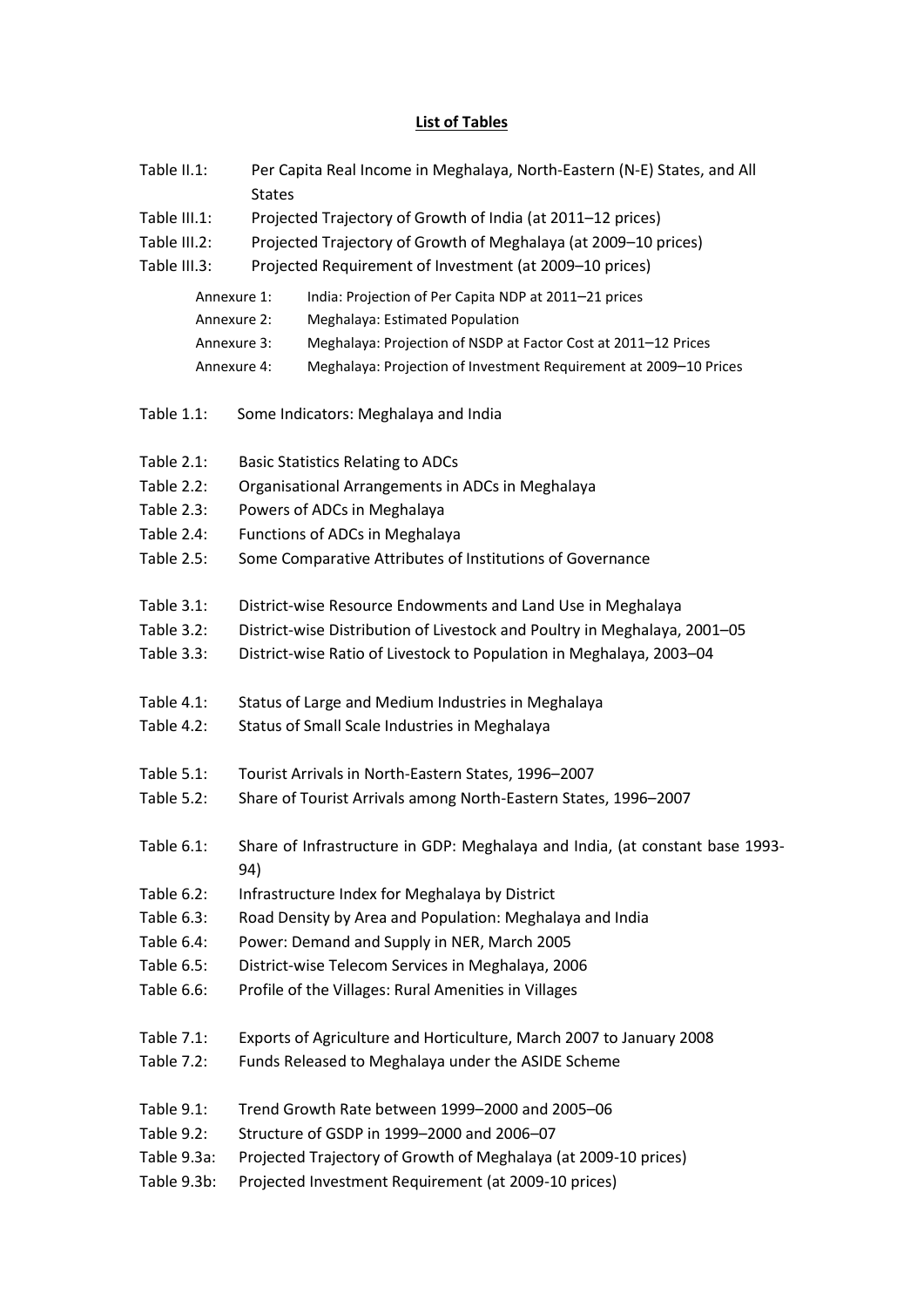- Table 9.4: Revenue and Fiscal Deficits, 1987–88 to 2008–09
- Table 9.5: Trend Growth Rates of Revenue and Expenditure
- Table 9.6: Structure of Revenue and Expenditure
- Table 9.7: Structure of Tax Revenue
- Table 9.8: Distribution of Expenditure over Broad Services
- Table 9.9: Receipts of GHADC (total of ten years)
- Table 9.10: Receipts and Expenditure of KHADC
- Table 9.11: Projects Sanctioned and Completed: Meghalaya
- Table 9.12: Release of Funds under NLCPR (as on 30 September 2009): Meghalaya
- Table 10.1: Population: Share by Age Group, 2001
- Table 10.2: Human Development Index (HDI) Rankings for North-Eastern States, 1981, 1991, 2005: Rural–Urban
- Table 10.3: District-wise Human Development Indicators, Index and Rank, 2005
- Table 10.4: Gross Enrolment Ratio by Residence and Sex, 2004–05
- Table 10.5: Schools with Girls Toilets, 2006–07
- Table 10.6: Assessment of Rural Children's Educational Performance: Meghalaya versus India, 2009
- Table 10.7: Expenditure on Health and Family Welfare in Meghalaya
- Table 10.8: Trends in Child Nutrition (Children under 3 years)
- Table 10.9: Institutional Care and Antenatal Care (Births in the last 3 years)
- Table 10.10: Meghalaya: Unemployment Rate by Age, 1993–94, 2004–05

## **List of Boxes**

- Box 2.1a: Identity, Authority and Power Structure in Hima Mawphlang
- Box 2.1b: Challenges Faced by Traditional Institutions
- Box 5.1: Mountain Tourism
- Box 6.1: Some Recent Initiatives
- Box 6.2: Hill Areas: Diverting Streams
- Box 9.1: Interactions between the State Government and the GHADC
- Box 9.2: New Guidelines for Administration of NLCPR Projects
- Box 10.1: Women in the Local Durbar
- Box 10.2: Outsourcing Health Management I: The Hospital Management Committee (*Rogi Kalyan Samiti* – RKS)
- Box 10.3: Outsourcing Health Management II: The Karuna Trust in Meghalaya
- Box 10.4: State-promoted IT Training